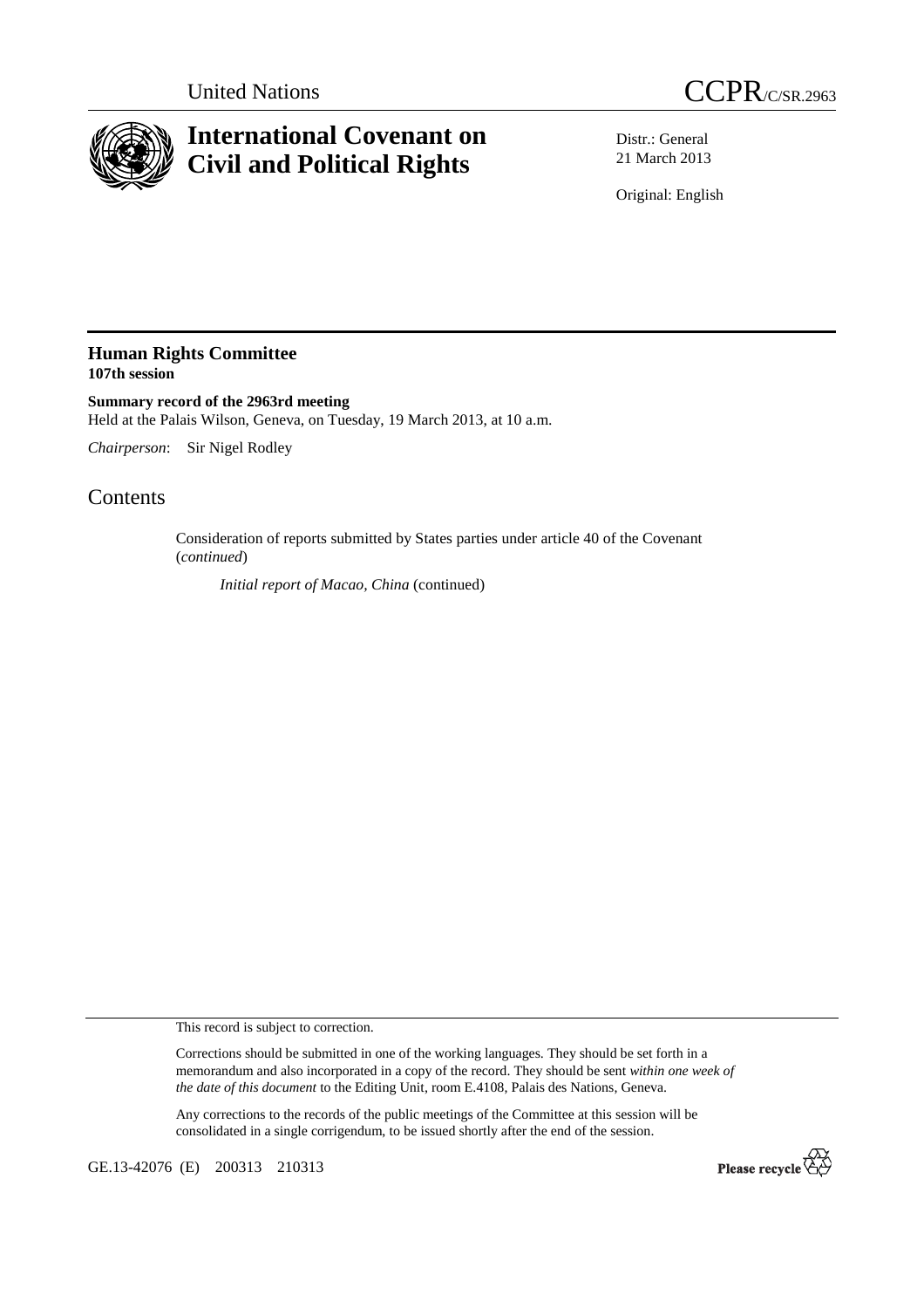*The meeting was called to order at 10.05 a.m.* 

 **Consideration of reports submitted by States parties under article 40 of the Covenant**  (*continued*)

*Initial report of Macao, China* (continued) (CCPR/C/CHN-MAC/1; CCPR/C/CHN-MAC/Q/1 and Add.1)

1. *At the invitation of the Chairperson, the delegation of Macao, China, took places at the Committee table.* 

2. **Ms. da Rosa Silva Chan** (Macao, China) said that, as of December 2012, there were 74 magistrates in Macao, 40 sitting as judges in courts of first and second instance and in the Court of Final Appeal, and the remainder as prosecutors in the Office of the Public Prosecutor. Magistrates would continue to be trained in Macao and, if necessary, professional magistrates could be hired in Portugal in order to meet the heavy caseload.

3. **Ms. Chu** Lam Lam (Macao, China) said that, under juvenile justice legislation passed in 2007, the toughest disciplinary measure imposed on juvenile offenders was to be confined to a single bedroom at night for up to one month. That measure had not been applied to more than 10 per cent of juvenile offenders since enactment of the law, and to date for not more than seven days.

4. Given that the Covenant did not expressly prohibit reservations to its provisions, Macao, China, was within its rights under international law to maintain reservations to articles 12 and 13. Article 6 of the Criminal Code expressly forbade trying a person twice for the same offence. Ongoing training programmes were conducted to ensure the highest possible quality of translation in the courts and the Legislative Assembly. Incentives were offered to translators specializing in legal translation. Magistrates trained in Macao, China, were obliged to master the Chinese and Portuguese languages.

5. **Ms. de Sousa Ferreira** (Macao, China) said that the Government was guided by Law 6/2006 in its ongoing negotiations with Hong Kong, China, and with the central Chinese Government on legal cooperation in criminal matters. The Chief Executive had a dual role as head of State and head of the Government and, in accordance with article 59 of the Basic Law, acted in the former capacity when appointing the Ombudsman. The Commission against Corruption, which doubled as the Office of the Ombudsman, was an independent body and could launch investigations of human rights violations on its own initiative or upon request. It could propose amendments to legislation and carry out awareness-raising activities.

6. **Mr. Iong** Kong Io (Macao, China) said that the Government cooperated closely with NGOs and provided them with financial and technical support, but did not interfere in their internal affairs. Joint efforts by the Government and NGOs had led to improvements in the provision of health care, education and other community services. NGOs had offered both criticism and recommendations to the Government, which welcomed such input and was determined to strengthen cooperation with civil society organizations.

7. **Ms. Teng** Nga Kan (Macao, China) said that about 25 per cent of entrepreneurs in Macao, China, were women and that the figure was rising. A non-profit business association for women had been established in 2005, bringing together businesswomen from a wide variety of sectors. The Government endeavoured to foster business growth by providing subsidies, interest-free loans and guarantees for bank loans to start-up companies. Business centres also provided nascent small and medium-sized firms with consultation services.

8. **Mr. Flinterman** (Country Rapporteur) asked how laws against trafficking in persons were enforced and whether statistics were available on the number of prosecutions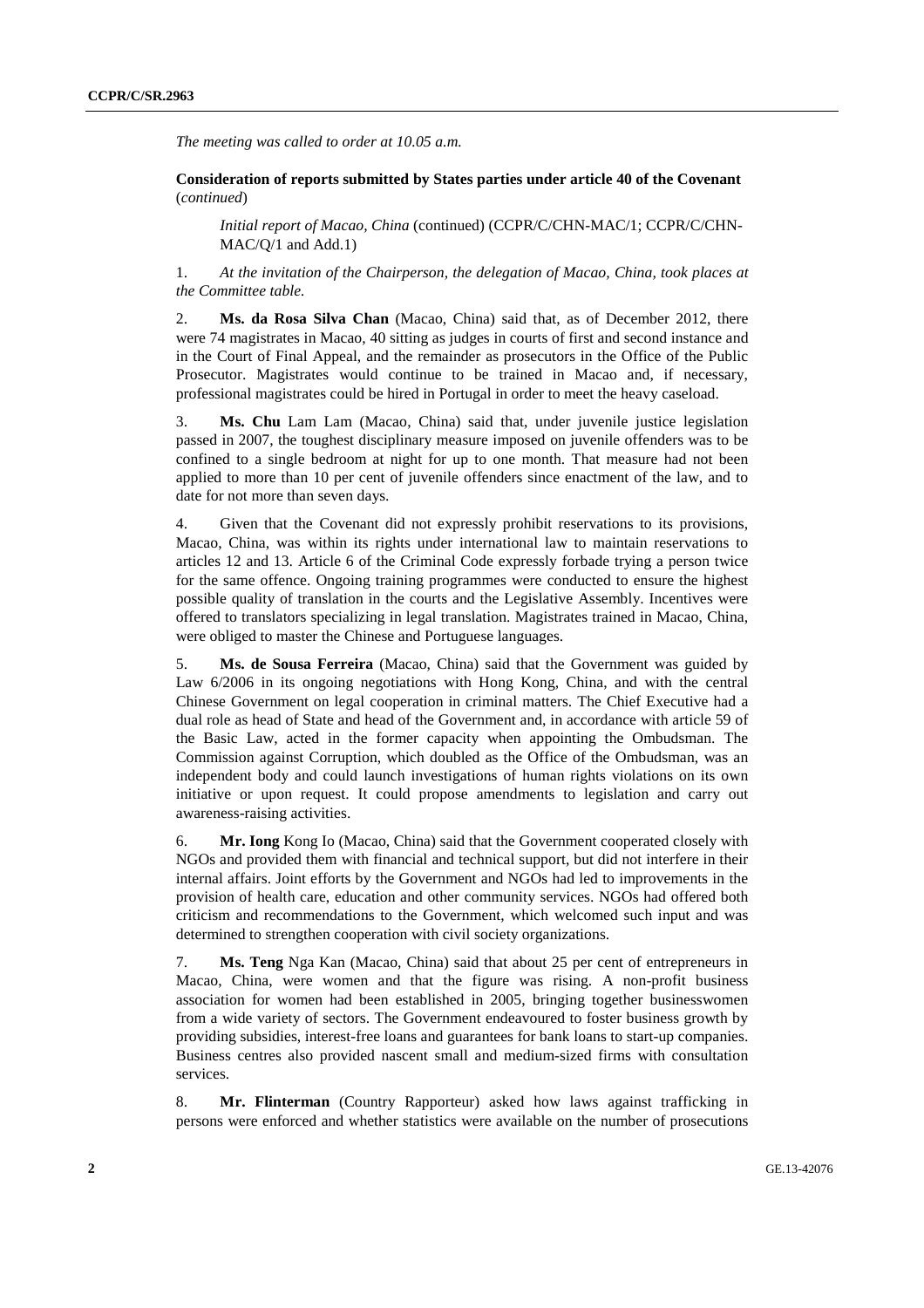made under those laws, subsequent convictions and reparation offered to victims of trafficking. He also asked whether any effort was made to investigate allegations of complicity in human trafficking by officials. He wished to know what measures were taken to protect victims, particularly in cases where they were returned to their countries of origin, and whether more prosecutors had been assigned to human-trafficking cases.

9. He would like to know if the absence of complaints of discrimination by migrant workers in Macao, China, could be attributed to their fear of the consequences of doing so or to a lack of awareness of their rights. According to information in the Committee's possession, many migrant workers had no formal contracts with their employers and were therefore vulnerable to abuse and exploitation. Instead, contracts were arrived at between employers and labour agencies, which in turn charged the workers excessive fees. Migrant workers earned less than half the wages of local residents for the same work and had no effective legal recourse in case of unfair dismissal. Was the law on non-resident workers truly non-discriminatory? He asked whether the Government intended to abolish the nonresident workers levy imposed on employers, lift the prohibition on transfers to different job categories by migrant workers and ease the six-month re-entry ban on migrant workers whose contracts had expired. He also wished to know what stage had been reached in discussions on the introduction of a minimum wage and whether progress had been made on drafting legislation to protect the rights of part-time workers.

10. **Ms. Motoc** said that the Committee would like the delegation to provide more information on the implementation of laws on sexual exploitation and any relevant cases that had been brought to trial. She wished to know more about the fate of residents in the territory who had had Portuguese nationality prior to 1999. She also asked what role civil society had played in drafting the initial report.

11. **Mr. Kälin** said that questions remained on the compatibility of the Law on Safeguarding National Security with the Covenant. He would like to know whether the law could be used to punish participants in peaceful demonstrations or strikes. There were concerns that the law could also be used to stifle criticism of the Government and the central Chinese authorities and thereby curb freedom of expression. The Committee had been informed that the law was regularly invoked to prevent the entry of journalists from Hong Kong, China. Noting that the dissemination of "false or demagogic information that could unsettle the people" was prohibited, he asked how such a norm was interpreted by the authorities and courts. The Committee had received reports of intimidation of persons seeking to express their opinions, self-censorship by the media and harassment of demonstrators. The overall message emerging from Macao, China, was that unfettered reporting was unwelcome. Finally, the exclusion of most of the population from the election of the Chief Executive continued to be a source of concern. Expansion of the Election Committee from 300 to 400 persons eligible to vote for the Chief Executive was insufficient.

12. **Mr. Ben Achour** said that there appeared to be a discrepancy between paragraph 116 of the State party's written replies (CCPR/C/CHN-MAC/Q/1/Add.1), which stated that residents, including legal immigrants, received tuition subsidies, and paragraph 117, which stated that visitors who were permitted to stay in Macao, China, for over 90 days were not entitled to any education allowance. He requested clarification in that regard. He welcomed the information provided on regulations prohibiting corporal punishment in schools and asked the delegation to provide disaggregated data on cases in which students had been subjected to corporal punishment or other prohibited treatment such as intimidation or pressure.

13. **Mr. Vardzelashvili** noted that the Government provided incentives to increase the competitiveness of the local press and asked whether it also provided the press with any other forms of financial support. He wished to know whether the civil and criminal liability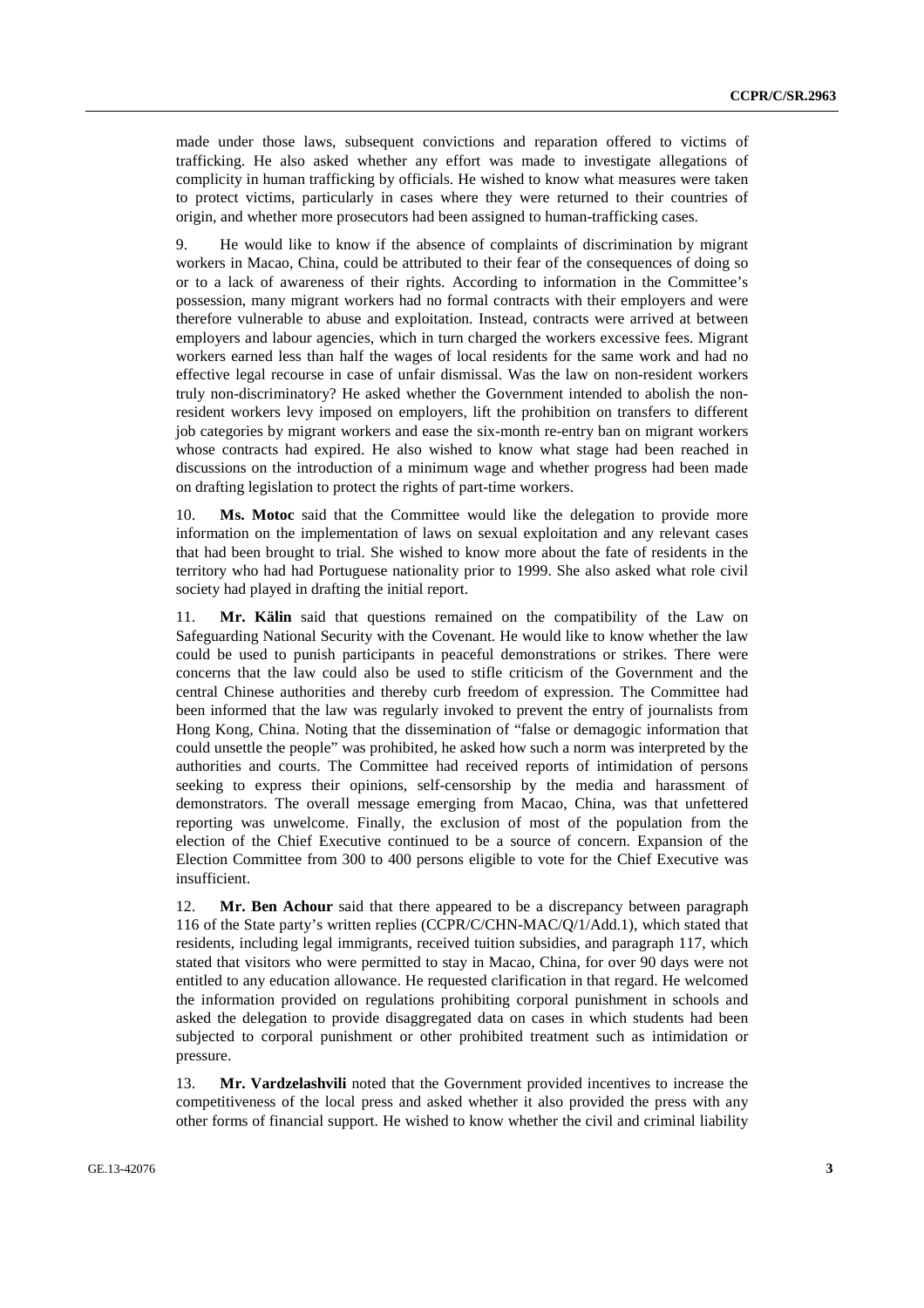of press agents also applied in cases of defamation. He asked whether individual journalists could be ordered to pay compensation for damages, or whether such orders only applied to the companies that owned the media outlets.

14. He was concerned that the law criminalizing disrespect for national symbols was overly broad and could be applied to acts that were not intended to express disrespect. It was his understanding that there was no special law on the registration of political parties, and that they must therefore register either as NGOs or as private companies. He asked if that situation had hindered the work of those parties.

15. **Mr. Shany** asked whether the Government was prepared to commit to and announce a time frame for the gradual introduction of an electoral system that was in compliance with article 25 of the Covenant, and whether it acknowledged that the current system did not comply with that article. In the light of the strong representation of business interests among the 100 additional members of the Chief Executive Election Committee, he wished to know to what extent that reform constituted a step forward on the road to elections through universal suffrage.

16. **Mr. Bouzid** said that he wished to know exactly what was stated in paragraphs 78 and 79 of Law 6/2008 with regard to trafficking in persons. He asked what procedures were available to citizens who wished to request the repeal of a law that was not in line with the Covenant, and whether any complaints had been lodged claiming that a law adopted by parliament was in violation of article 40 of the Covenant.

17. **The Chairperson** asked if there were any civil society organizations in Macao, China, working to defend human rights. He wished to know more about the public consultation that had led to an increase in the membership of the Chief Executive Election Committee.

## *The meeting was suspended at 11.20 a.m. and resumed at 11.40 a.m.*

18. **Ms. da Rosa Silva Chan** (Macao, China) said that Portugal had entered the reservation to article 25 (b) of the Covenant when it had extended its ratification of the Covenant to cover Macao in 1992. After sovereignty over Macau had been transferred to China in December 1999, the ratification of the Covenant, including the reservation to article 25 (b), continued to apply in Macao, China. The Government intended to maintain the current electoral system for both the Legislative Assembly and the office of the Chief Executive. Any change to that system would have to be approved by the National People's Congress of China. The number of seats in the Legislative Assembly had increased from 23 to 33 since the transfer of sovereignty in 1999, which was an indication of gradual change in the political system. Elections to the Legislative Assembly would be held on 15 September 2013, while elections to the office of Chief Executive would be held in 2014. The Government was therefore focusing on ensuring that those elections ran smoothly. A gradual process of democratization was under way in Macao, China, in accordance with the Basic Law of the Macao Special Administrative Region of the People's Republic of China (hereinafter "the Basic Law"), the reality in the State party, and the approval of the National People's Congress of China.

19. **Ms. Chu** Lam Lam (Macao, China) said that in 2012 the Government had held two public consultations on the need to expand the membership of the Chief Executive Election Committee. The first round of consultations had shown that the public did believe such an expansion to be necessary. Thus, in March 2012 a special website had been established, through which members of the public could download the consultation paper and express their views on the issue. Information on the proposed reform had been disseminated through leaflets and advertisements on radio and television and in the press. Different points of view had been aired in public debates, while students had attended seminars held in high schools and universities. Thanks to those measures to encourage citizens to actively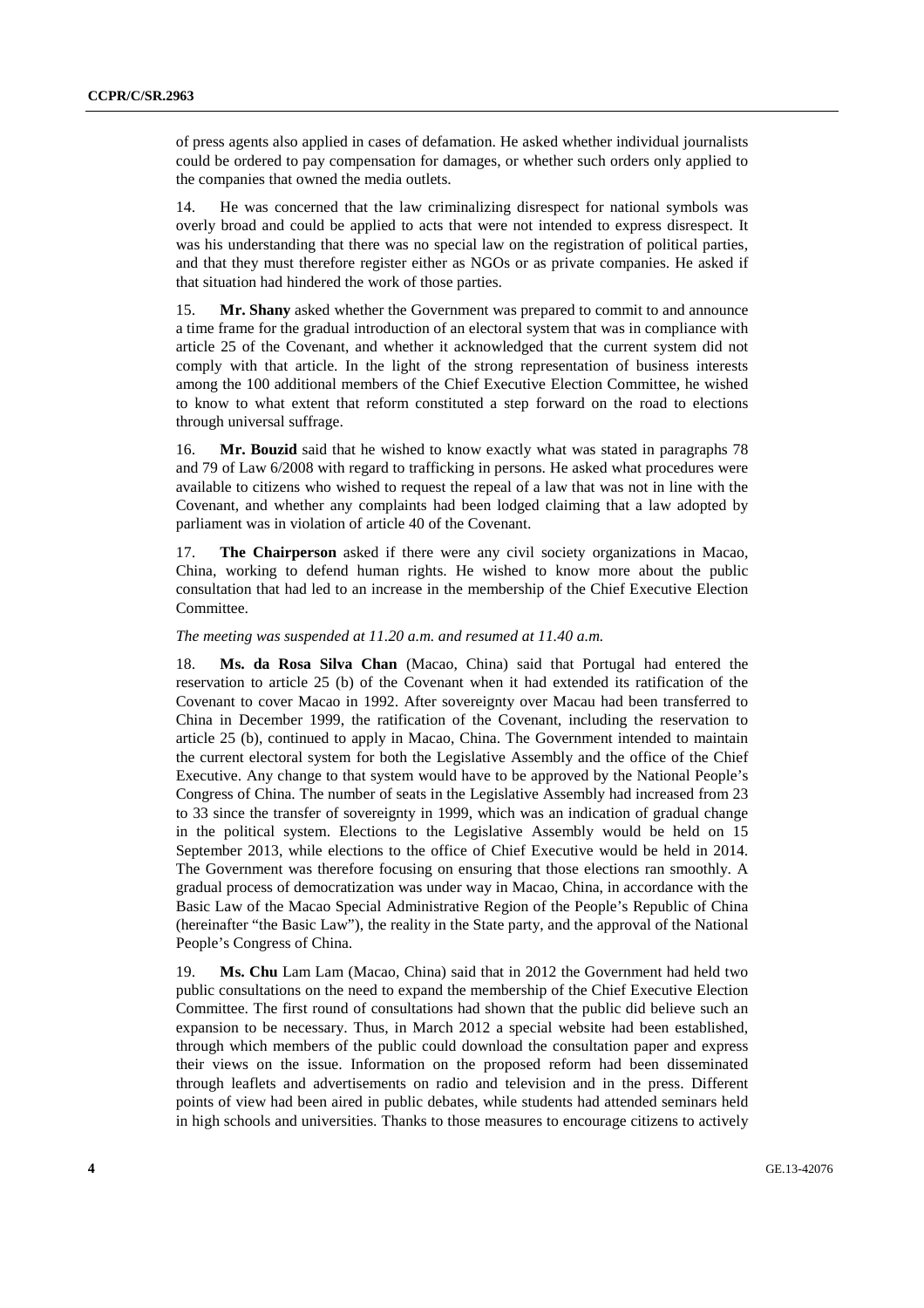participate in the consultation, the Government had received a record number of submissions from the public.

20. Representatives of business interests held relatively few of the additional 100 seats on the Chief Executive Election Committee, as the majority of seats were reserved for individuals representing fields such as education, culture, labour and social security. Macao, China, did have a special legal provision on the registration of political organizations, which stipulated that any group whose purposes and principles included participating in elections, making suggestions on ways to improve governance or criticizing the public administration could register as a political organization, provided that its membership included at least 200 permanent residents of Macao, China, who were over 18 years of age and had registered to vote.

21. Article 42 of the Basic Law stipulated that the interests of residents of Macao, China, who were of Portuguese origin should be protected in accordance with the law, and that their customs and cultural traditions should be respected. In 1998, the Standing Committee of the National People's Congress had issued its interpretation of the Nationality Law of China with respect to the transfer of sovereignty over Macao, China. That Committee had stated that all residents of Macao, China, who were of Chinese descent would become Chinese nationals, although those who held Portuguese travel documents could still use those documents to travel abroad. Residents of mixed Chinese and Portuguese descent could choose either Chinese or Portuguese nationality. Regardless of their choice, they would continue to enjoy all rights guaranteed by law.

22. **Ms. de Sousa Ferreira** (Macao, China) said that the Government had adopted a comprehensive approach to combating trafficking in persons. The membership of the Commission to follow up the Implementation of Dissuasive Measures against Trafficking in Persons had recently been expanded to include representatives of the Labour Affairs Bureau and the Human Resources Office. A 2011 study had shown that traffickers in persons used Macao, China, as a place of transit or destination, mainly for purposes of sexual exploitation. The Government's efforts had therefore focused primarily on that form of trafficking in persons, although in 2012 it had also established measures to combat trafficking in persons for purposes of labour exploitation. Key measures to combat the phenomenon included strengthening efforts to identify victims at border controls and conducting awareness-raising campaigns targeting potential victims and the general public.

23. Routine inspections and targeted raids were conducted in places such as saunas and massage parlours to detect cases of trafficking in persons for purposes of sexual exploitation and to establish contacts with business operators and encourage them to cooperate with the police. Inspections had also been conducted at places such as construction sites, hotels and restaurants to detect signs of trafficking in persons for purposes of labour exploitation, but no such cases had been identified. Cases of trafficking in persons could be reported to the police via e-mail or two 24-hour hotlines.

24. Communication procedures had been established among the relevant government departments to aid with victim identification and assistance. As soon as potential victims were identified, they were immediately provided with various support services. The police cooperated with the International Criminal Police Organization (INTERPOL) and other international organizations, and NGOs also played a key role in identifying victims and providing assistance. Specialized training had been provided for immigration officers and for female police officers who interviewed potential victims.

25. A law had been adopted establishing a number of rights for victims of trafficking in persons, including the right to legal aid, medical care and compensation. Victims whose lives were in danger were placed under police protection. There were three shelters for victims, one for men, one for women and another for minors. From 2008 to 2012, about 60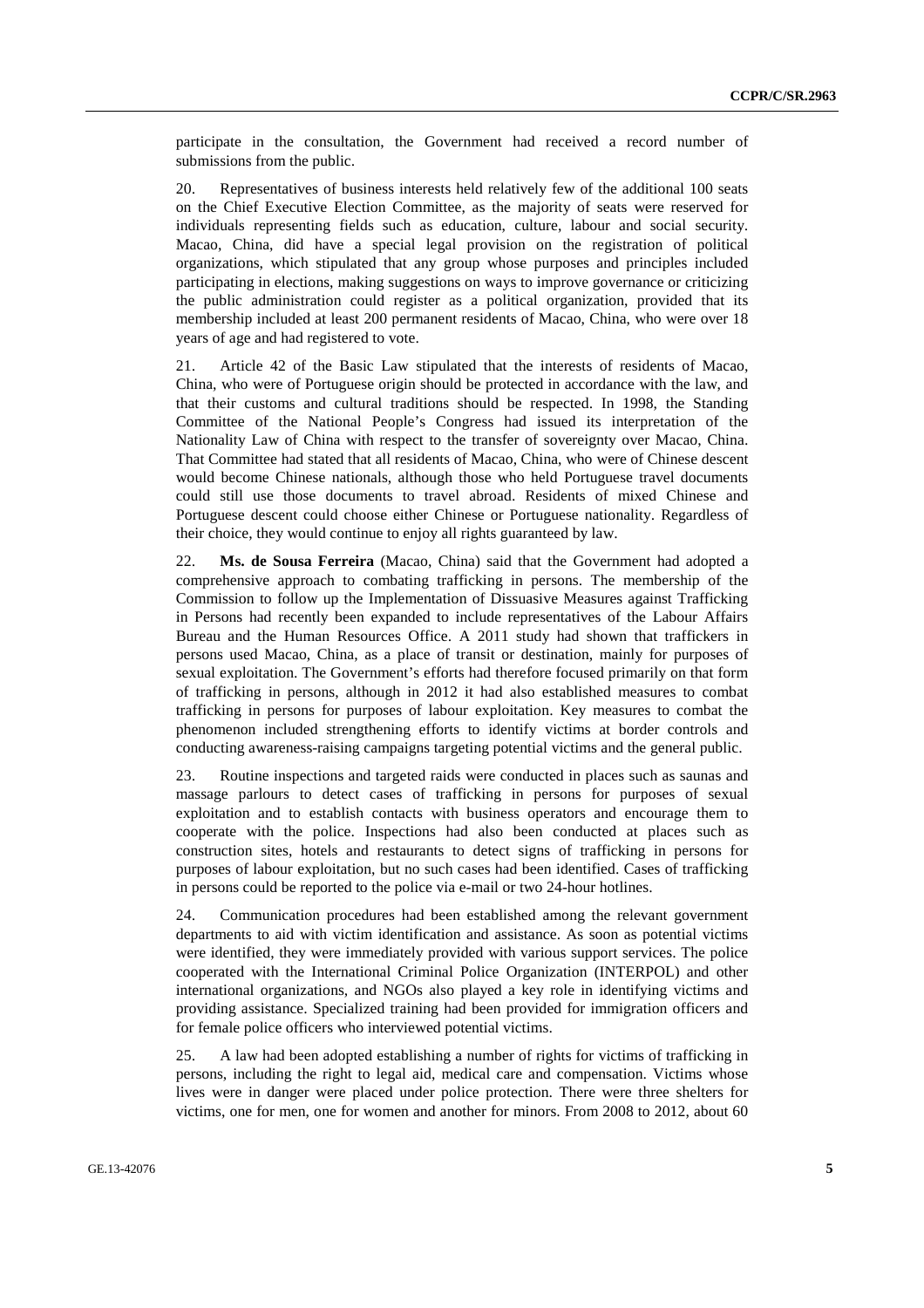adult victims had received assistance, including 19 who had been housed in shelters. An agreement had been signed with the Government of Mongolia in 2010 providing for the safe return of victims of trafficking in persons, but thus far no cases involving victims from that country had been identified. The Government had also been exchanging experiences with other countries from the region to encourage best practices in combating the phenomenon.

26. A relatively small proportion of the cases of trafficking in persons investigated by the police were brought to trial. Since 2008, between 10 and 20 cases of trafficking in persons had been prosecuted each year, and 10 persons had received prison sentences of between 3 and 13 years as a result. There was no special prosecutor for human trafficking offences; the 34 prosecutors of Macao, China, were expected to handle all kinds of cases. The victims usually wished to leave Macao, China, as soon as possible and none had stayed long enough to claim the compensation to which they were entitled by law. There had been no complaints of public officials being complicit in human trafficking. To raise awareness about trafficking in persons, thousands of leaflets had been published in different languages, and training courses had been arranged for law enforcement officers and NGOs, as well as the public at large. Many of the measures to combat procurement for prostitution, such as community policing, had been implemented to combat human trafficking as well, by identifying victims and preventing sexual exploitation.

27. **Mr. Zhu** Lin (Macao, China) said that law-making in Macao, China, involved performing comparative studies of other countries' laws and holding public consultations to achieve a broad consensus. All laws aimed to protect citizen's rights, including those established in the Covenant. The national security laws condemned violent action but allowed peaceful and non-violent means of pursuing changes in government policy. They applied only to the most serious threats to national security, not to peaceful strikes and demonstrations. The provisions on the protection of State secrets applied only to materials classified as secret documents and covered only matters related to national defence, foreign relations and relations between Macao, China, and the central Chinese authorities, not financial or business information. Nobody had been prosecuted under the new national security laws.

28. **Ms. Teng** Nga Kan (Macao, China) said that half of the 10,000 complaints handled by the Labour Affairs Bureau in 2012 had been filed by non-resident workers, but none had involved complaints of discrimination. Most of the 110,000 non-resident workers in Macao, China, came from mainland China or the Philippines. Non-resident workers were imported to compensate shortages in the local labour supply. To obtain a work visa, they had to specify their chosen area of work and have a labour contract prior to entering the territory. The regulations therefore did not interfere with their freedom to choose their occupation; they merely regulated the work they performed once they were in Macao, China.

29. **Ms. de Sousa Ferreira** (Macao, China) said that, in the past 10 years, only 586 persons had been denied entry to Macao, China, on the grounds that they posed a threat to public security, which was a tiny fraction of the total number of visitors the territory received. The journalists who had recently been denied entry had been barred on account of their profile as activists, not their profession. The videotaping of demonstrations was a public security measure that did not target specific persons or groups and was carried out in accordance with the pertinent laws. The recent reports of possible police misconduct in the removal of persons from a public place during a visit by important dignitaries was being investigated, and disciplinary measures would be imposed if misconduct was confirmed. The police had internal procedures for addressing such problems, which were isolated incidents that did not reflect government policy, and police officers were receiving more training in how to handle such situations.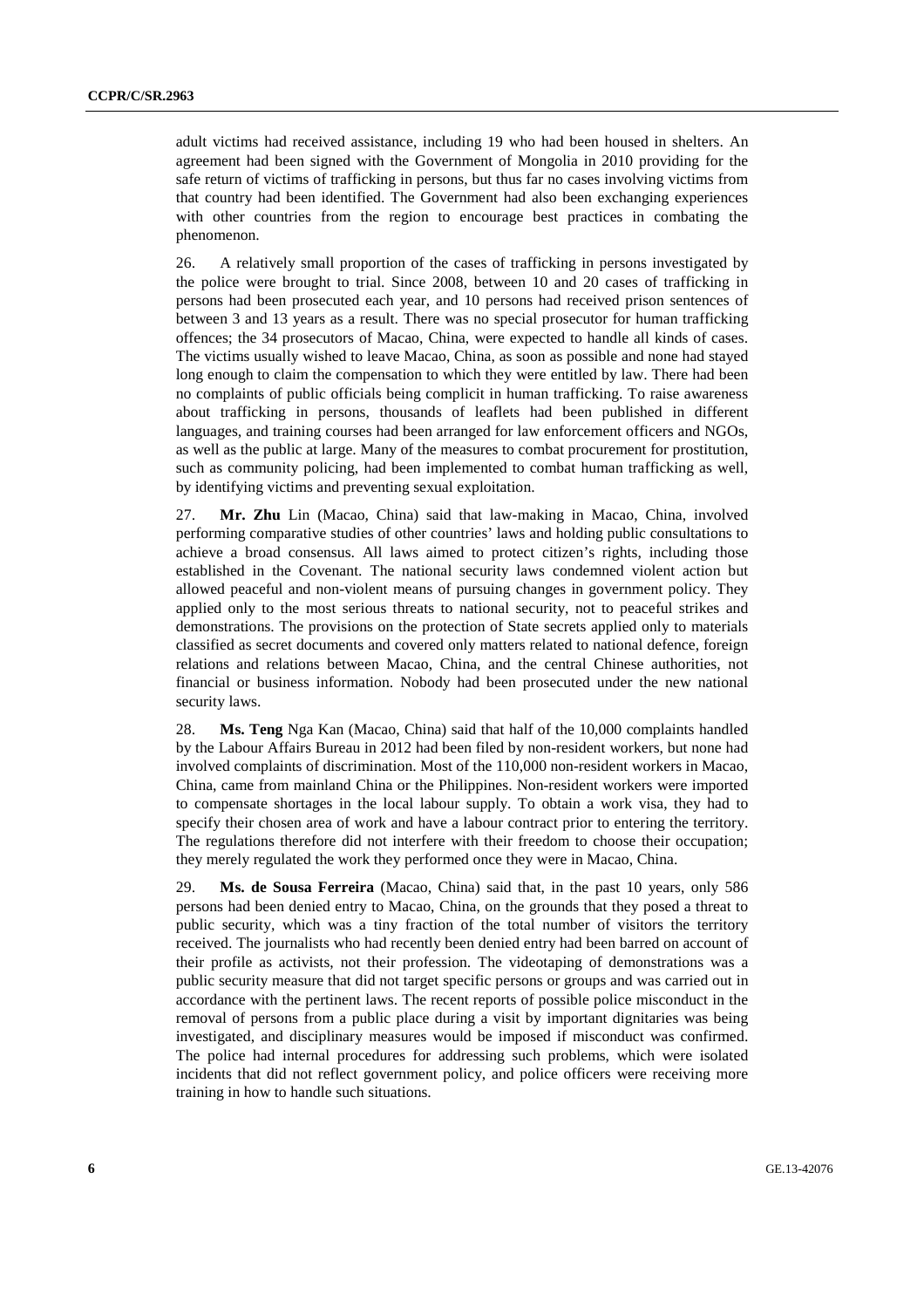30. **Ms. Lam** Pui Cheng (Macao, China) said that the Macao Government protected freedom of expression and the independence of the press. Under a new scheme, whereby each government department had a spokesperson for liaising with the press, the media had better access to information, and cooperation between the Government and the media had improved. Although it was a small territory with a small population, Macao, China, had a very active press. Inhabitants had access to the media of Hong Kong, China, as well as to 16 local newspapers and local television and radio stations. The Government had been providing financial subsidies to the Macao media to boost their human and technological capacities in the face of the competition from neighbouring areas and to ensure that the press was not unduly influenced by political or economic interests. Libel offences have been established in the press laws.

31. **Ms. Chu** Lam Lam (Macao, China) said that both the Basic Law and local laws protected the right to peaceful assembly. Since the new national security laws had been passed, about 400 peaceful assemblies and 20 demonstrations had been held each year, which showed that freedom of assembly had not been curtailed. There were over 5,000 NGOs in Macao, China, working in many fields, mainly those related to the protection of particular social groups. To prepare the initial report for the Committee, government departments had been asked to report on their activities and they in turn had consulted NGOs. The report, as well as the ensuing list of issues and the Government's replies, had been posted on the government website for comment, and the Committee's observations would be made available to all stakeholders, including the press and NGOs.

32. **Mr. Iong** Kong Io (Macao, China) said that children of all residents of Macao, China, were entitled to 15 years' free education. Children of non-residents who had been in the country for over 90 days could enrol in fee-paying schools. Corporal punishment was prohibited, and guidelines on the matter had been published by the education authorities. No cases of corporal punishment in schools had been reported to date.

33. **Mr. Shany** asked the delegation to clarify whether amendments to electoral law required the approval of mainland China or whether they could be approved by a two-thirds majority of the Legislative Assembly and with the consent of the Chief Executive and then reported to the Standing Committee of the National People's Congress. He also wished to know how many members of the Chief Executive Election Committee were drawn from the Legislative Assembly.

34. **Ms. Chu** Lam Lam (Macao, China) said that the number of members of the Legislative Assembly on the Election Committee had increased from 16 to 22. Under the Basic Law, the Chief Executive had to be elected by a broadly representative election committee. Decisions had to be reported to the Standing Committee for approval by the National People's Congress. The scope of the public consultation of the decisions was then determined. The Government then submitted the amendment to the Legislative Assembly for adoption and subsequent approval by the Chief Executive, and finally for approval and filing by the Standing Committee.

35. **The Chairperson** said that the delegation had provided valuable information in a highly professional manner. The Committee had been reassured by the Government's serious response to the problem of trafficking in persons and the sex trade and appreciated the explanation that the anti-corruption commission also served as the ombudsman. Not all of its concerns had been dispelled, however. With regard to the interpretation of the Basic Law, for example, the Committee found it odd that a legislature should be responsible for interpreting its own legislation. Clarification of which body had submitted a request for the Law to be interpreted in 2003 would be appreciated, since article 143 of the Law envisaged only the courts submitting such requests. With regard to universal suffrage, it was hard to imagine that, upon consultation, the population at large had proposed that the Chief Executive should be elected on the basis of the two-thirds majority vote of 1 per cent of the